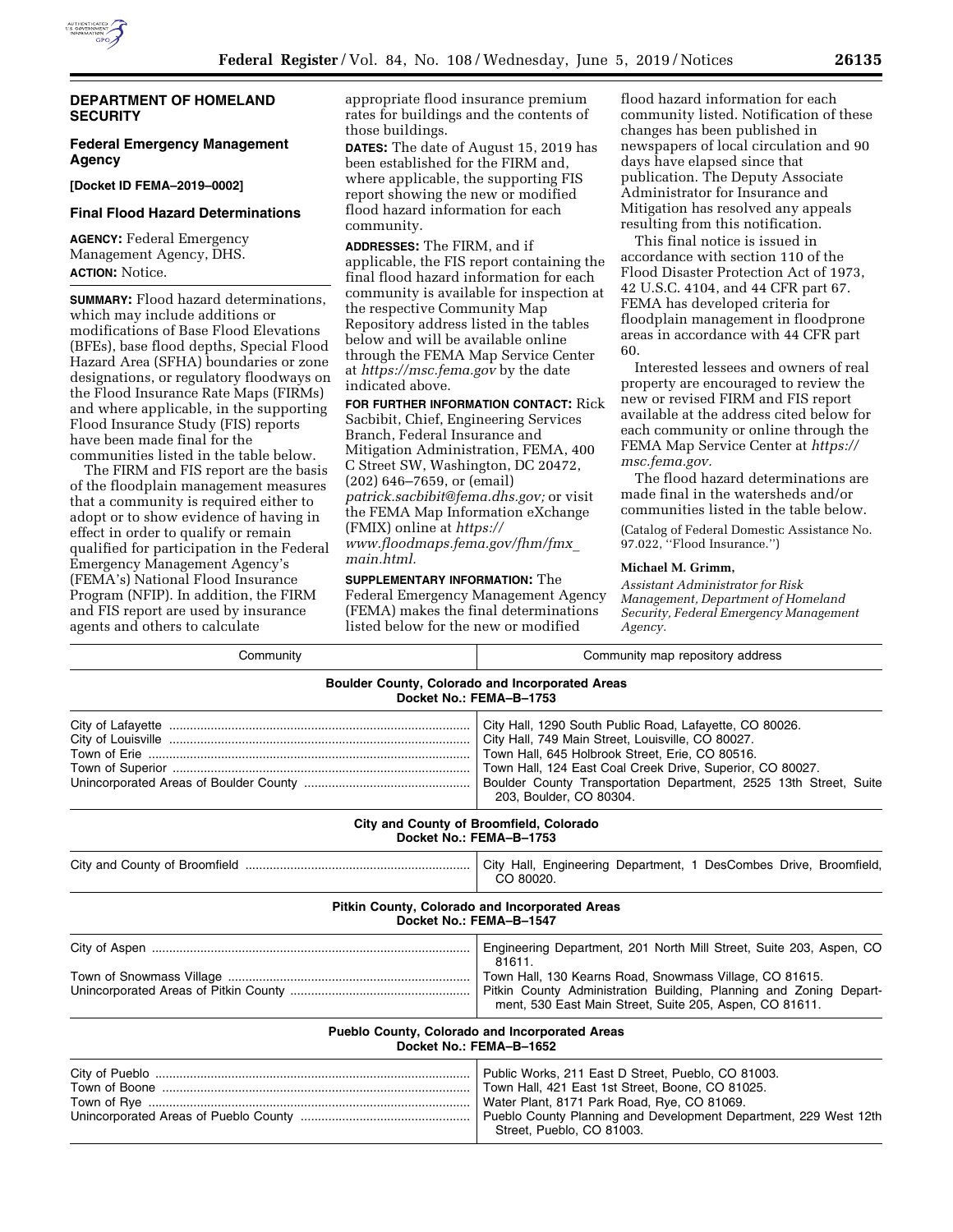| Community                                                                      | Community map repository address                                                                                                                                                                                                                                                                                                                                                                                                                                                                                                                                                                                                                                                                                                                                                                                                                                                                                                                                                                                                                                                                                                                                                                                                                                                                                                                                                                                                                |
|--------------------------------------------------------------------------------|-------------------------------------------------------------------------------------------------------------------------------------------------------------------------------------------------------------------------------------------------------------------------------------------------------------------------------------------------------------------------------------------------------------------------------------------------------------------------------------------------------------------------------------------------------------------------------------------------------------------------------------------------------------------------------------------------------------------------------------------------------------------------------------------------------------------------------------------------------------------------------------------------------------------------------------------------------------------------------------------------------------------------------------------------------------------------------------------------------------------------------------------------------------------------------------------------------------------------------------------------------------------------------------------------------------------------------------------------------------------------------------------------------------------------------------------------|
| <b>Burke County, Georgia and Incorporated Areas</b><br>Docket No.: FEMA-B-1823 |                                                                                                                                                                                                                                                                                                                                                                                                                                                                                                                                                                                                                                                                                                                                                                                                                                                                                                                                                                                                                                                                                                                                                                                                                                                                                                                                                                                                                                                 |
|                                                                                | Burke County Courthouse, 602 North Liberty Street, Waynesboro, GA<br>30830.                                                                                                                                                                                                                                                                                                                                                                                                                                                                                                                                                                                                                                                                                                                                                                                                                                                                                                                                                                                                                                                                                                                                                                                                                                                                                                                                                                     |
| Carroll County, Georgia and Incorporated Areas<br>Docket No.: FEMA-B-1708      |                                                                                                                                                                                                                                                                                                                                                                                                                                                                                                                                                                                                                                                                                                                                                                                                                                                                                                                                                                                                                                                                                                                                                                                                                                                                                                                                                                                                                                                 |
|                                                                                | City Hall, 571 West Bankhead Highway, Villa Rica, GA 30180.                                                                                                                                                                                                                                                                                                                                                                                                                                                                                                                                                                                                                                                                                                                                                                                                                                                                                                                                                                                                                                                                                                                                                                                                                                                                                                                                                                                     |
|                                                                                | DeKalb County, Georgia and Incorporated Areas<br>Docket No.: FEMA-B-1823                                                                                                                                                                                                                                                                                                                                                                                                                                                                                                                                                                                                                                                                                                                                                                                                                                                                                                                                                                                                                                                                                                                                                                                                                                                                                                                                                                        |
|                                                                                | Office of Zoning and Development, 55 Trinity Avenue Southwest, Suite<br>3350, Atlanta, GA 30303.<br>City Hall, 4362 Peachtree Road, Brookhaven, GA 30319.<br>City Hall, 5468 Peachtree Road, Chamblee, GA 30341.<br>City Hall-Annex, 1055 Rowland Street, Clarkston, GA 30021.<br>Leveritt Public Works Building, 2635 Talley Street, Decatur, GA 30030.<br>City Hall, 3725 Park Avenue, Doraville, GA 30340.<br>City Hall, 4800 Ashford Dunwoody Road, Dunwoody, GA 30338.<br>City Hall, 4119 Adrian Street, Tucker, GA 30084.<br>DeKalb County Roads and Drainage Department, 727 Camp Road,<br>Decatur, GA 30032.                                                                                                                                                                                                                                                                                                                                                                                                                                                                                                                                                                                                                                                                                                                                                                                                                            |
|                                                                                | Lenawee County, Michigan (All Jurisdictions)<br>Docket No.: FEMA-B-1806                                                                                                                                                                                                                                                                                                                                                                                                                                                                                                                                                                                                                                                                                                                                                                                                                                                                                                                                                                                                                                                                                                                                                                                                                                                                                                                                                                         |
|                                                                                | Township Hall, 2907 Tipton Highway, Adrian, MI 49221.<br>Township Hall, 4008 South Adrian Highway, Adrian, MI 49221.<br>Township Offices, 5525 Occidental Highway, Tecumseh, MI 49286.<br>City Hall, 135 East Maumee Street, Adrian, MI 49221.<br>City Hall, 121 North Church Street, Hudson, MI 49247.<br>City Hall, 309 East Chicago Boulevard, Tecumseh, MI 49286.<br>Township Offices, 120 South Lane Street, Blissfield, MI 49228.<br>Township Hall, 9990 West M50, Onsted, MI 49265.<br>Township Hall, 172 West Michigan Avenue, Clinton, MI 49236.<br>Township Hall, 468 Carey Street, Deerfield, MI 49238.<br>Township Hall, 3922 Monroe Road, Tipton, MI 49287.<br>Township Hall, 14510 Carleton Road, Hudson, MI 49247.<br>Township Hall, 10128 Pence Highway, Blissfield, MI 49228.<br>Township Hall, 4276 Main Street, Palmyra, MI 49268.<br>Township Hall, 7817 Riga Highway, Riga, MI 49276.<br>Township Office, 9344 Forrister Road, Adrian, MI 49221.<br>Township Hall, 7750 Hendershot Highway, Tecumseh, MI 49286.<br>Township Hall, 6486 Devils Lake Highway, Addison, MI 49220.<br>Village Hall, 130 South Lane Street, Blissfield, MI 49228.<br>Village Office, 135 Main Street, Cement City, MI 49233.<br>Village Office, 119 East Michigan Avenue, Clinton, MI 49236.<br>Municipal Building, 101 West River Street, Deerfield, MI 49238.<br>Fillmore County, Minnesota and Incorporated Areas<br>Docket No.: FEMA-B-1667 |
| City of Mabel ……………………………………………………………………………                                    | City Hall, 21 Second Street Southeast, Chatfield, MN 55923.<br>City Hall, 202 Parkway Avenue South, Lanesboro, MN 55949.<br>City Hall, 207 North Main Street, Mabel, MN 55954.<br>City Hall, 414 Main Street, Ostrander, MN 55961.                                                                                                                                                                                                                                                                                                                                                                                                                                                                                                                                                                                                                                                                                                                                                                                                                                                                                                                                                                                                                                                                                                                                                                                                              |

City of Peterson ........................................................................................ City Hall, 118 Fillmore Street, Peterson, MN 55962. City of Preston .......................................................................................... City Hall, 210 Fillmore Street West, Preston, MN 55965.

Unincorporated Areas of Fillmore County ................................................ Fillmore County Courthouse, 101 Fillmore Street, Preston, MN 55965.

City of Rushford Village ............................................................................ City Hall, 43038 State Highway 30 West, Rushford Village, MN 55971. City of Spring Valley ................................................................................. City Hall, 201 South Broadway, Spring Valley, MN 55975.

City of Rushford ........................................................................................ City Hall, 101 North Mill Street, Rushford, MN 55971.

City of Whalan .......................................................................................... City Hall, 905 Bench Street, Whalan, Minnesota 55949.

**Richland County, Montana and Incorporated Areas Docket No.: FEMA–B–1753**  Unincorporated Areas of Richland County ............................................... Richland County Courthouse, 201 West Main Street, Sidney, MT

59270.